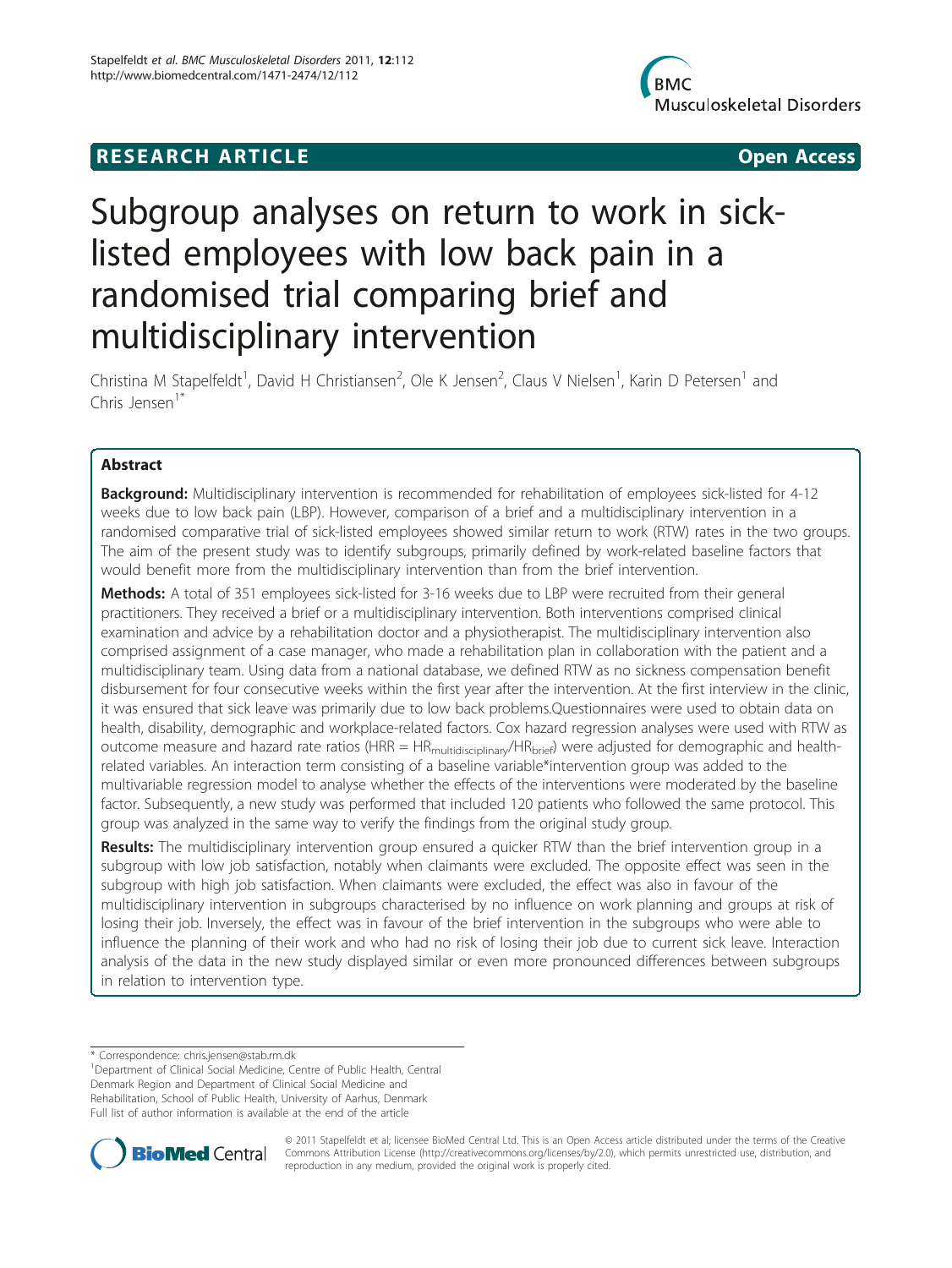**Conclusions:** Multidisciplinary intervention seemed more effective than brief intervention in subgroups of patients with low job satisfaction, no influence on work planning and feeling at risk of losing their jobs due to their sick leave as compared with subgroups not fulfilling these criteria.

## Background

In Denmark, the costs of sick leave due to low back pain (LBP) reached approximately 3 billion Euro in 2007 which is equivalent to 22,500 employees being sick-listed full time for one year [[1](#page-12-0)]. In a review of reviews, the following risk factors were consistently associated with slow return to work (RTW): functional disability, sciatica, older age, poor general health, psychosocial strain, negative cognitive characteristics, heavy physical work and receiving welfare payments [\[2](#page-12-0)]. However, the natural history of LBP is benign and self-limited in the majority of cases. The prognosis is therefore good and most sicklisted employees will return to work within six weeks [[3,4\]](#page-12-0). The target population for rehabilitation are those who have not returned to work within a few weeks [[3](#page-12-0)]. Long-term sick leave due to LBP is often rotted in a multitude of causes and multidisciplinary intervention is therefore recommended for rehabilitation of employees who are sick-listed for 4-12 weeks [[5](#page-12-0),[6\]](#page-12-0). The efficacy of such interventions has not been consistently documented. Yet, intervention that involves a gradual RTW and workplace involvement has been shown to increase RTW rates in different settings and countries [\[7](#page-12-0)-[10](#page-12-0)].

Some studies have argued for the identification of specific sub-groups of sick-listed employees who should be offered specific interventions. In a randomised controlled trial, sub-group analysis indicated that a work place intervention had more effect on older or high-risk employees than on younger people or employees without previous sick leave [\[11](#page-12-0)]. In another study, employees who had been sick-listed for at least eight weeks due to musculoskeletal pain were given scores assessing their chance of RTW [[12](#page-12-0)]. Afterwards, they were randomly allocated to three different groups: a light multidisciplinary intervention group, an extensive multidisciplinary intervention group or a control group. Employees with a good prognosis showed similar RTW rates in the three groups, whereas employees with a poor prognosis returned to work significantly earlier when offered the extensive multidisciplinary treatment. Thus, it is important to study which kind of intervention is effective for specific subgroups of sick-listed employees, also referred to as one of the "Holy Grail"-type of questions by the Cochrane Back Review Group [[13](#page-12-0)]. Successful RTW depends on factors related to the individual such as health, age, personality and family relations, but also on factors at work such as the psychosocial work environment and the interplay between individual and work-related factors. Multidisciplinary interventions typically rely on tailor-made "treatments" to facilitate RTW, which implies that job modifications or other RTW facilitation measures are only initiated if they are necessary. They often include efforts directed towards changing job demands, job control, work organisation or towards increasing support. This requires close collaboration between workplace stakeholders, the sick-listed employee, members of the multidisciplinary team and in the Danish context - also the social service centre responsible for sick leave reimbursement. However, if the employee and the workplace stakeholders agree on job modifications or other arrangements without the involvement of external stakeholders, the multidisciplinary intervention teams will not be involved. It is therefore relevant to study if self-reported work-related factors may be used to predict if the RTW process would benefit from intervention by professionals in the fields of occupational and social factors.

In a recent randomised study, we compared the effects of a multidisciplinary intervention (with a focus on occupational and social factors) with those of a brief intervention (only health professionals involved) aimed at facilitating RTW for sick-listed employees with LBP [[14\]](#page-12-0). After 12 months the two groups showed similar RTW rates, similar levels of reductions in disability, pain and fear avoidance scores, and the same improvement in general health scores. However, it may have been possible that specific sub-groups could have returned to work even earlier if they had received a particular kind of intervention. The objective of the present explorative study was to study whether particular subgroups identified on the basis of work-related factors would benefit more from the multidisciplinary than from the brief intervention.

After the original project had ended, sick-listed employees were included into a new study for another 12 months. We used the same intervention and randomisation procedures. A similar subgroup analysis was performed in the new study in order to test whether it was possible to reproduce the results from the original study group.

We hypothesized that particular subgroups defined by work-related factors would return earlier to work by a multidisciplinary than by a brief intervention if these work-related factors could be expected to influence the RTW process.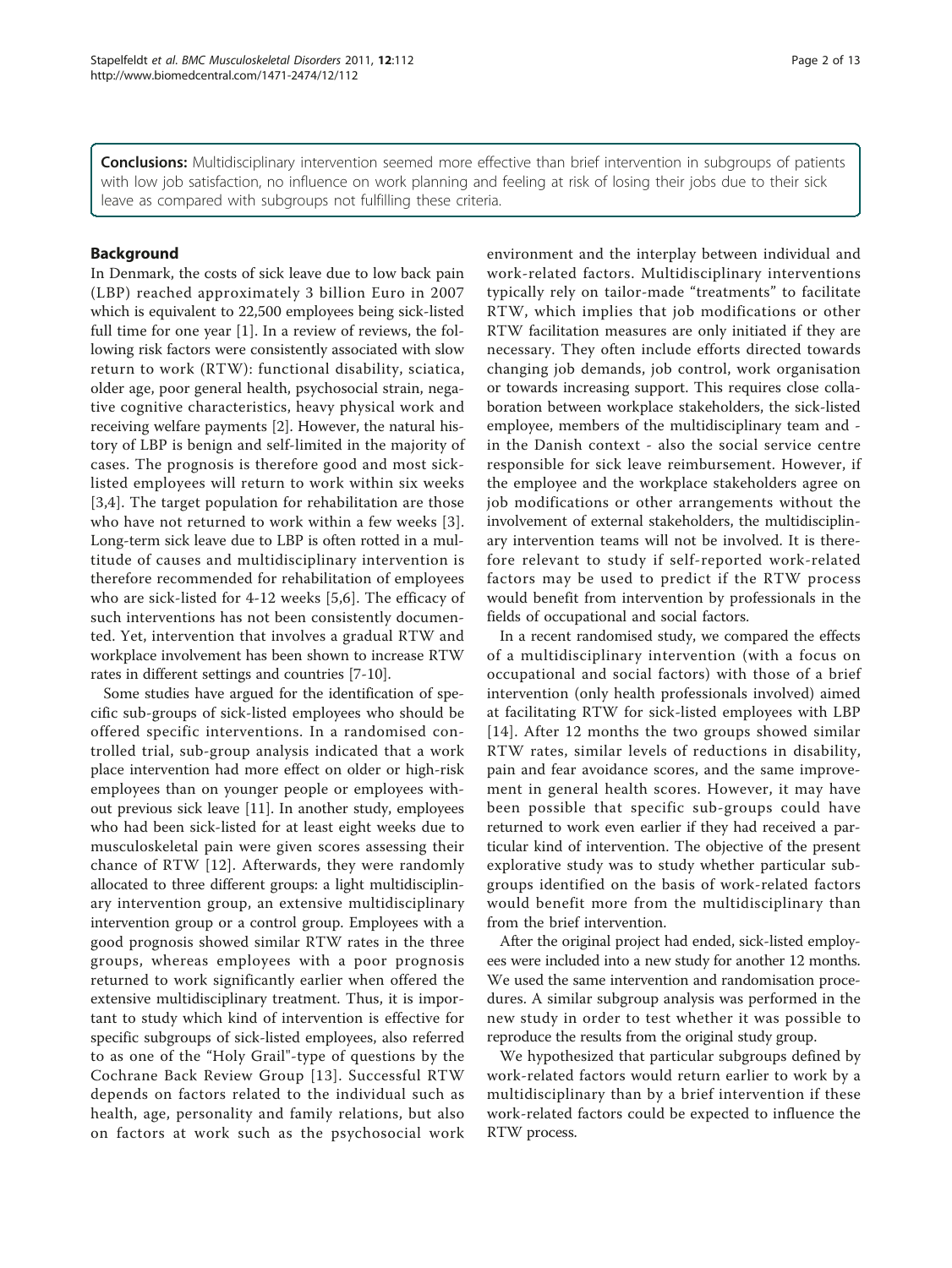#### Methods

## Study design and participants

The present paper was based on secondary analyses of prognostic factors in a randomised trial comparing a multidisciplinary and a brief intervention at 12-month followup [[14](#page-12-0)]. The inclusion criteria were sick leave for 3-16 weeks due to low-back problems, 16-60 years of age and ability to read and speak Danish. Exclusion criteria were 1) unemployment; 2) continuing or progressive symptoms of spinal nerve-root affection implicating plans for surgery; 3) surgery in the spine within the past 12 months; 4) diagnosis of specific back disease (e.g. tumour); 5) diagnosis of primary psychiatric disease; 6) pregnancy; or 7) known substance abuse.

Patients from nine municipalities in Central Denmark Region were referred by their general practitioner (GP) based on the inclusion and exclusion criteria. The criteria were re-evaluated at The Spine Centre, Region Hospital Silkeborg, where the study was performed. All patients referred to the Spine Centre who adhered to the inclusion and exclusion criteria were included in the study. The total population in these nine municipalities was approximately 280,000 citizens.

After recruitment for the original study had closed, a second 12-month study was conducted with identical procedures and interventions. The original project was carried out from November 2004 to July 2007 and the inclusion of patients for the second study period started in August 2007 and ended in July 2008 (hereafter referred to as the new study).

#### Interventions

Prior to randomisation, the participants completed a baseline questionnaire and underwent a thorough clinical examination by a rehabilitation doctor and a physiotherapist. The methods used for clinical examination have been described previously [\[14](#page-12-0)]. Reassuring explanations for pain and advice on a gradual increase in physical activity were provided. Subsequent randomisation was performed by a secretary on the basis of block randomisation generated by an externally located computer. At the following consultations, both participants and caregivers were aware of the result of the randomisation. Data analyses were performed by researchers outside the hospital. After two weeks, all participants were scheduled for a follow-up visit at the physiotherapist and usually also a follow-up visit at the rehabilitation doctor to inform the participant about the results of the magnetic resonance imaging (MRI) and other tests. After the first consultation, copies of the medical records were sent to the social service centre that was responsible for reimbursement of sick leave compensation All participants were free to contact the centre within the first three months.

For participants allocated to the brief intervention, care management stopped at the last visit at the physiotherapist or doctor. Treatment and rehabilitation were continued by the GP.

For participants allocated to the multidisciplinary intervention, a visit with the case manager was scheduled a couple of days after the first consultation. After a comprehensive interview covering aspects of work life and private life, a tailored rehabilitation plan was designed to facilitate the employee's RTW. The rehabilitation plan was discussed by the entire team at The Spine Centre. The team included a specialist of social medicine, a specialist of rehabilitation, a physiotherapist, a social worker and an occupational therapist. The case manager also contacted the work place and the social service centre to discuss and coordinate relevant initiatives. The case manager could arrange meetings between the participant and each of the other specialists, meetings at the work place and meetings with the social service centre, if relevant. A more complete description of the interventions is provided in a recent paper [\[14\]](#page-12-0).

#### Baseline variables

Work-related and basic socio-demographic variables were selected to cover well-known prognostic factors [[2,15-20\]](#page-12-0). For the purpose of the present paper, baseline variables covered three domains: 1) Socio-demographics including gender, age, marital status, parental status and education (none, brief courses, skilled or trained, less than 3 years of education, bachelor degree, master degree). 2) Work-related factors including occupation in the public sector, work pace, support from colleagues and superior, job satisfaction, influence on work planning, shift work and interest in returning to the same job. 3) Combined health and workrelated factors including feeling at risk of losing job because of current sick leave, worrying about losing job because of medical conditions, whether LBP was workrelated, work ability, permanent impairment of work ability, claim of compensation due to health problems, expectations of being back at work in six months (numeric rating scale, 0-10), self-reported expectations of work ability in a year or desire to obtain incapacity benefit.

Finally, the questionnaire contained items on health and health-related factors, among others the SF36 instrument and the LBP rating scale [\[21](#page-12-0)]. The LBP rating Scale yields a score calculated as the sum of answers to six questions on worst, average and actual pain during the preceding two weeks for back and leg pain assessed on VAS box scales from 0 to 10 (sum score: 0-60).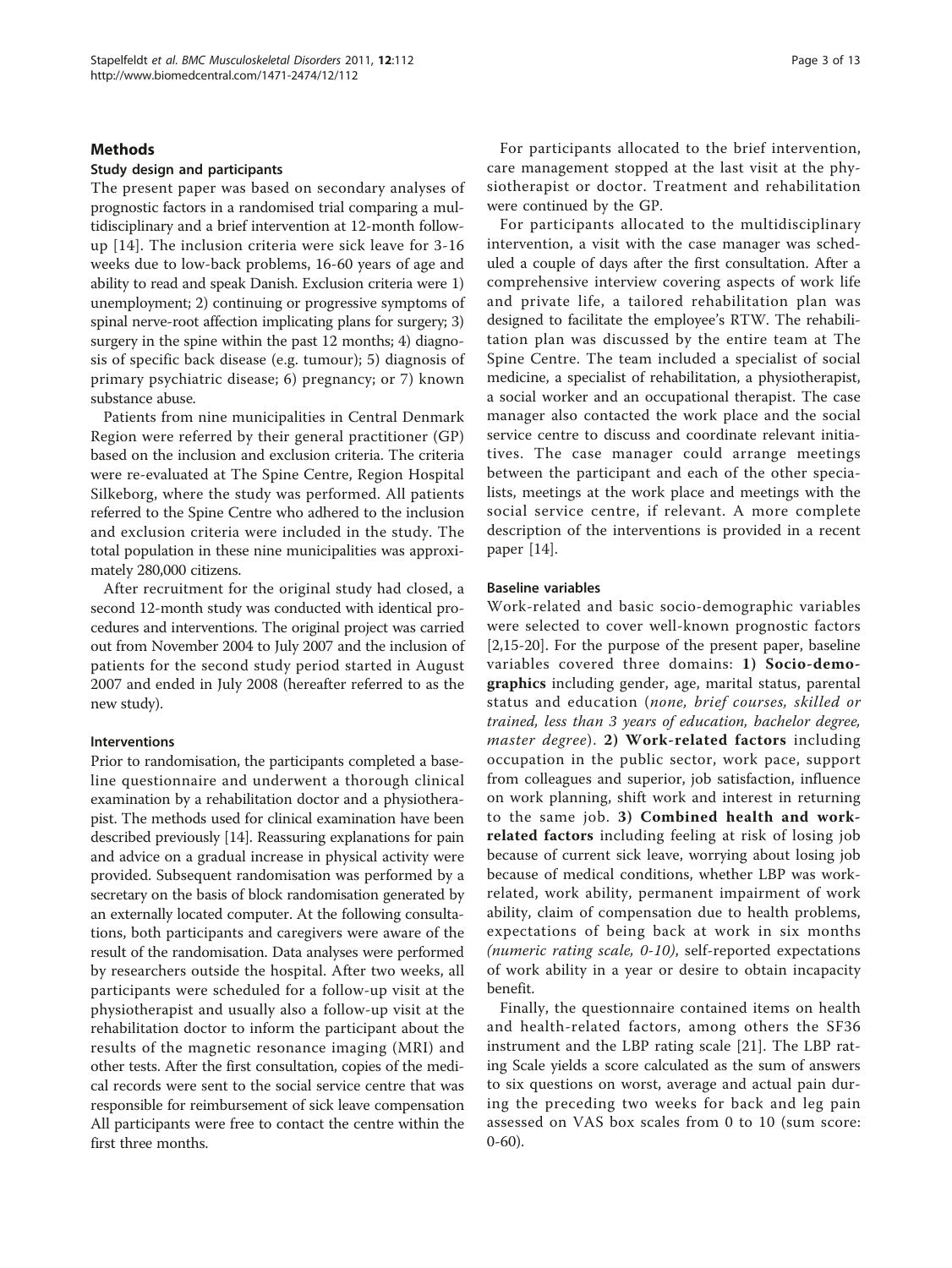#### Outcome

The outcome measure was RTW, which occurred when the participant had not received sick leave compensation for a period of four consecutive weeks. Data on sick leave compensation were obtained from a national database administered by the Ministry of Employment. This database includes information on all public transfer payments for all Danish citizens registered on a weekly basis since 1991 [[22](#page-12-0)]. Reasons for sick leave or other health data are not available in the database, but such information was obtained at the first interview in the clinic. At this meeting, it was confirmed that sick leave was due primarily to low back problems.

#### Analyses

Subgroup analyses were based on tests for interaction. Statistical tests for interaction, which directly examine the difference in treatment effects between sub-groups, have been reported as a useful approach when performing subgroup analyses [\[23\]](#page-12-0).

First, non-dichotomous baseline variables were dichotomised to have a sufficiently large number of participants in each group. Dichotomisation was data-driven for some of the variables and sensitivity analyses were carried out afterwards to check if associations were depending on the cut-off point.

Second, associations between dichotomised baseline variables and RTW were analysed and adjusted for age, gender and intervention. Hazard rate ratios (HRR) and 95% confidence intervals (95% CI) were calculated by using Cox regression analyses. The proportional-hazards assumption was assessed graphically using log-log plots adjusted for all covariates. The criterion was not fulfilled for the variables: "support from colleagues" and "claim of compensation due to health problems" wherefore these variables were not used in the further analyses.

A possible moderating effect of each baseline variable on the effect of intervention was identified in the next step by adding the interaction term "baseline factor\*intervention" to a regression model with the baseline factor and intervention group adjusted for age and gender [23]. If the interaction term was significant with a p-value < 0.2, the baseline variable was included in the multivariable regression models to adjust for more baseline factors in the following step. Multivariable regression models were calculated within each of the domains: 1) sociodemographics, 2) work-related and 3) health and workrelated factors. The interaction term was added in separate models for each baseline variable and the p-value was calculated for the interaction term. In this step, p < 0.05 was considered statistically significant. Besides the other baseline factors in the same domain, the interactions were adjusted for gender, age and health by including physical and mental component scores of SF36. However, in the combined health and work-related domain, the models were not adjusted for subjective health status to avoid over-adjustment as the baseline variables in this domain were directly related to health status. Cases with missing values in any of the baseline variables in each model were excluded from the analysis. The number of cases included in the analysis of each model is shown together with the HRRs (95% CI), which were calculated for the effect of multidisciplinary versus brief intervention for each subgroup.

Sick-listed employees who have claimed economic compensation for their disease or injury (claimants) have been shown to return later to work or show less symptom relief than employees who have claimed no compensation [[24,25](#page-12-0)]. All sick-listed employees in Denmark are entitled to receive sickness compensation during their sick leave within the first year. Sometimes, it is possible to receive additional compensation if the health problem is caused directly by factors at work, such as heavy lifting. These cases were administered elsewhere, and RTW would often be unlikely before the issue of additional economic compensation was decided. In the present study, patients with an additional claim of compensation are called claimants. The effect of the interventions could differ between non-claimants and claimants within subgroups and this could dilute or strengthen interaction effects between interventions and work-related factors. In the present study, the subgroup analyses were therefore repeated in analyses without claimants. Claim status was reported by the participants in the baseline questionnaire.

In the analyses with all participants, 258 patients returned to work which left enough power for 17 parameters to be tested for interaction. None of the models contained more than 10 parameters. After excluding claimants, 173 subjects returned to work which indicated that we would have enough statistical power if we used a maximum of 11 parameters.

The same baseline factors as those used in the original project were tested in regression models with interaction terms based on data from the new study if the subgroups consisted of more than 20 patients. Claimants were not excluded in the analyses of the new study due to the low statistical power. Also, the lower number of subjects reduced the maximum number of parameters in the regression models. These models were therefore only adjusted for gender.

The software package, STATA 11.1, was used for statistical analyses.

#### Ethical approval

The study was discussed with the regional research ethics committee. Approval was not considered necessary by the committee because all participants received the best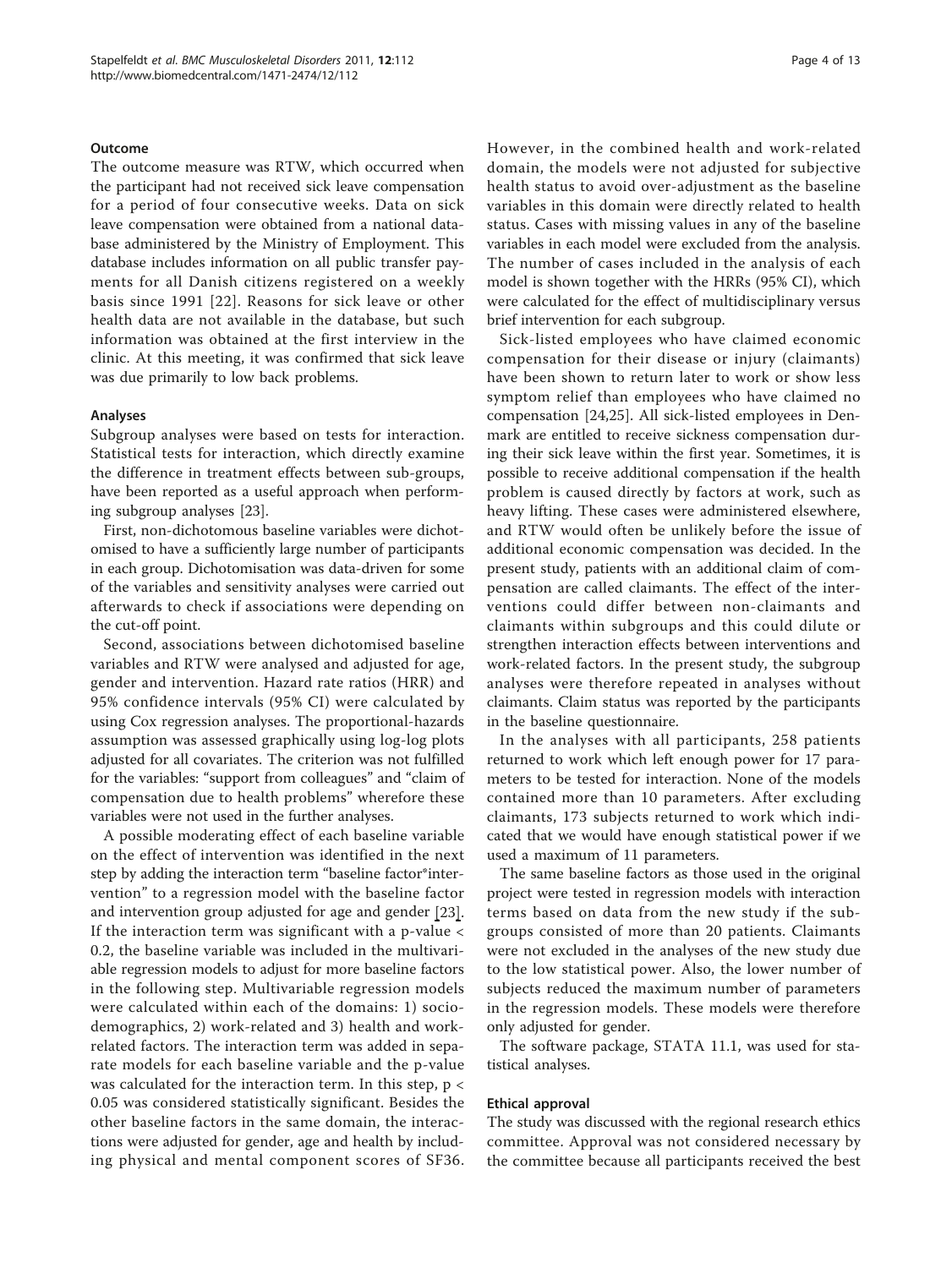available clinical care and because no biological material was involved. The study was performed in accordance with the Helsinki Declaration. All participants signed informed consent. The study was approved by the Danish Data Protection Agency (No. 2007-41-1278). The Trial Registration Number is ISRCTN18609003

## Results

#### **Participants**

Baseline characteristics and the flow of the patients in the original project have been described previously [[14](#page-12-0)]. In short, a total of 417 patients were referred to the study and 351 patients were included and randomised to brief  $(n = 175)$  or multidisciplinary intervention  $(n = 176)$ . In the brief intervention group, 88 (50.3%) were women. In the multidisciplinary intervention group, 95 (54.0%) were women. In the two groups, the mean age was  $41.9$  (SD = 10.4) years and  $42.1$  (SD = 10.5) years, respectively. Seven participants did not continue after randomisation because of metastatic malignancy of the spine  $(n = 2)$ , age  $(n = 1)$  or withdrawal  $(n = 4)$ . This left 344 participants who completed the protocol. In the multidisciplinary intervention group, the case manager met the participants four times on average. Contacts with work place representatives were made in 87 cases (six times on average for each participant). The median duration of the intervention was 18 weeks in the multidisciplinary intervention group. In the brief intervention group, the participants were seen twice by the physiotherapist and once or twice by the rehabilitation doctor; a few participants were seen a few times more when needed.

Non-specific LBP was found in 191 (54%) patients. Radiculopathy was found in 112 participants (32%) and the remaining 48 participants (14%) were classified with other diagnoses (e.g. disc herniation without radiculopathy, spondylolisthesis). Later, 33 participants (9%) underwent surgery because of lack of improvement by conservative therapy (16 participants in the brief intervention group and 17 participants in the multidisciplinary intervention group). Mean pain levels on the LBP rating scale were  $32.7$  (SD = 12.4) in the brief and 31.6 (SD12.1) in the multidisciplinary intervention group.

## Predictors of RTW

During the first year of follow-up, 258 employees (74%) had returned to work. The remaining 93 subjects (26%) were still registered as receiving sickness benefits or other social transfer payments

(Table [1](#page-5-0)). None of the socio-demographic baseline variables were significantly associated with RTW (Table [2](#page-6-0)). Statistically significant associations with RTW were found for two of the work-related variables (Table [2](#page-6-0)). RTW was positively associated with willingness of colleagues to listen to their problems and influence on work planning. In the combined health and work-related domain, four variables were statistically significantly associated with RTW.

## Subgroups

In the first step, using all subjects in the analyses of univariables, we found significant interactions adjusted for age and gender ( $p < 0.20$ ) between the type of intervention and marital status, job satisfaction, influence on work planning, interest in returning to the same job and feeling permanently impaired regarding work ability (Table [2](#page-6-0)). After exclusion of the 83 claimants, statistically significant interaction was seen for risk of losing job and concerned about losing job. In the next step in which multivariable models were adjusted for age, gender and other baseline factors, the subgroup with high job satisfaction in the brief intervention group returned earlier to work than the corresponding subgroup in the multidisciplinary intervention; and the effect was the opposite in the subgroup with low job satisfaction, especially when claimants were excluded (Table [3](#page-7-0)). When claimants were excluded, the effect was also in favour of the multidisciplinary intervention in subgroups characterised by no influence on work planning and at risk of losing their job, whereas the effect was in favour of the brief intervention for the subgroups who had influence on work planning and no risk of losing job due to current sick leave (Table [3\)](#page-7-0).

In the above-mentioned analyses, job satisfaction was dichotomised into the categories "very satisfied" and "very dissatisfied to more or less satisfied". Alternatively, if "more or less satisfied" and "very satisfied" had defined the best category, the worst category, "very to rather dissatisfied" would have shown an even stronger difference in effect of the two interventions (HRR = 3.26 (95% CI: 1.03-10.3,  $n = 30$ ). Interaction effects of age were not present, either when the cut-point for dichotomisation was moved to a lower or when it was moved to a higher age. Other sensitivity analyses showed no different patterns of interaction effects for any of the baseline variables.

## Combined subgroups

The baseline variables that demonstrated interaction in relation to the interventions were correlated. Thus, a relatively high fraction of those who were not satisfied with their job or had no influence on work planning felt at risk of losing their job. For instance, among those without influence on work planning, 69% felt that they were at risk of losing their job. Among those who had influence on work planning, only 29% felt that they were at risk of losing their job. In both cases, participants with compensation claims were not included. A subgroup comprising participants with influence on work planning and not feeling at risk of losing their job returned to work earlier if they had received the brief intervention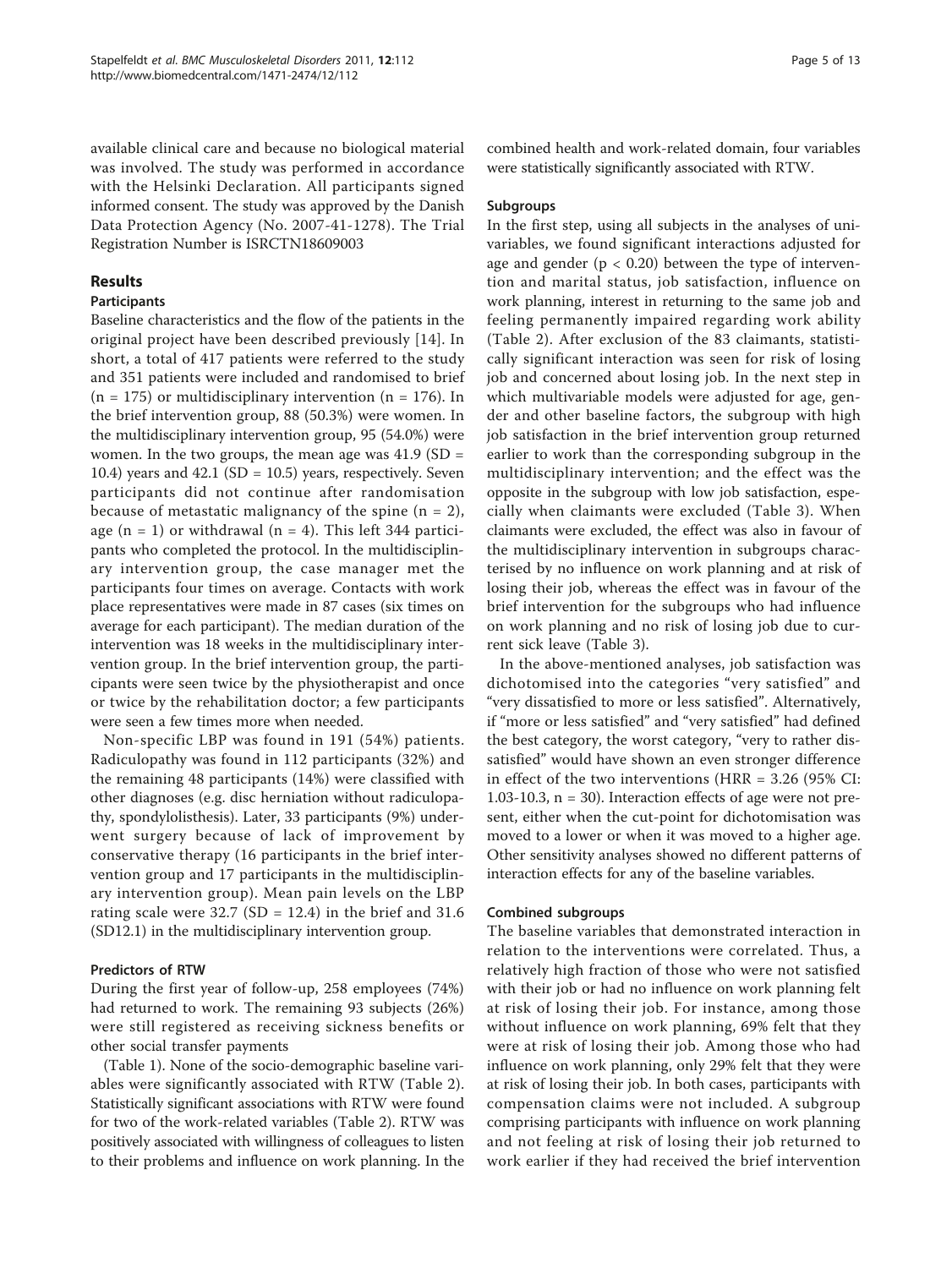## <span id="page-5-0"></span>Table 1 The original and the new study groups.

|                                                            |                | <b>RTW</b>                  |                |    |                | no RTW |             |           |  |
|------------------------------------------------------------|----------------|-----------------------------|----------------|----|----------------|--------|-------------|-----------|--|
|                                                            |                | Original study<br>New study |                |    | Original study |        |             | New study |  |
|                                                            | $\%$           | n                           | $\%$           | n  | $\%$           | n      | $\%$        | n         |  |
| Socio-demographics:                                        |                |                             |                |    |                |        |             |           |  |
| Gender (% men)                                             | 49             | 258                         | 42             | 83 | 44             | 93     | 41          | 37        |  |
| Age (years, mean(SD))                                      | 41.4 (10.7)    | 258                         | 40.5 (10.0)    | 83 | 43.6 (9.6)     | 93     | 41.3 (10.0) | 37        |  |
| Marital status (% single)                                  | 23             | 253                         | 18             | 83 | 28             | 92     | 15          | 37        |  |
| Children (% yes)                                           | 76             | 253                         | 71             | 83 | 85             | 93     | 81          | 37        |  |
| Education (%):                                             |                | 251                         |                | 78 |                | 93     |             | 37        |  |
| None                                                       | 17             |                             | 17             |    | 17             |        | 19          |           |  |
| Brief courses                                              | 12             |                             | 9              |    | 16             |        | 16          |           |  |
| Skilled/trained                                            | 36             |                             | 28             |    | 32             |        | 38          |           |  |
| $<$ 3 years                                                | 12             |                             | 13             |    | 13             |        | 5           |           |  |
| 3-4 years                                                  | 15             |                             | 26             |    | 12             |        | 16          |           |  |
| > 4 years                                                  | 3              |                             | $\overline{4}$ |    | $\overline{2}$ |        | 3           |           |  |
| Other                                                      | 5              |                             | $\overline{4}$ |    | 8              |        | 3           |           |  |
| Work-related factors:                                      |                |                             |                |    |                |        |             |           |  |
| Public employee (% yes)                                    | 41             | 246                         | 44             | 78 | 43             | 89     | 27          | 37        |  |
| High work pace (%):                                        |                | 253                         |                | 83 |                | 93     |             | 37        |  |
| Often                                                      | 47             |                             | 48             |    | 55             |        | 65          |           |  |
| Some times                                                 | 47             |                             | 43             |    | 37             |        | 30          |           |  |
| Seldom                                                     | 5              |                             | 8              |    | $\,8\,$        |        | 3           |           |  |
| Never/hardly ever                                          | $\mathbf{1}$   |                             | $\circ$        |    | $\mathbf{1}$   |        | 3           |           |  |
| Support from colleagues (%):                               |                | 250                         |                | 81 |                | 93     |             | 37        |  |
| Often                                                      | 28             |                             | 32             |    | 14             |        | 14          |           |  |
| Some times                                                 | 52             |                             | 52             |    | 56             |        | 49          |           |  |
| Seldom                                                     | 16             |                             | 12             |    | 19             |        | 22          |           |  |
| Never/hardly ever                                          | $\overline{4}$ |                             | $\overline{4}$ |    | 11             |        | 16          |           |  |
| Colleagues willing to listen to work-related problems (%): |                | 250                         |                | 80 |                | 93     |             | 36        |  |
| Often                                                      | 49             |                             | 53             |    | 38             |        | 44          |           |  |
| Some times                                                 | 40             |                             | 36             |    | 48             |        | 36          |           |  |
| Seldom                                                     | 9              |                             | 10             |    | 9              |        | 11          |           |  |
| Never/hardly ever                                          | $\overline{2}$ |                             | 1              |    | 5              |        | 8           |           |  |
| Support from superior (%):                                 |                | 247                         |                | 81 |                | 92     |             | 36        |  |
| Often                                                      | 29             |                             | 38             |    | 28             |        | 22          |           |  |
| Some times                                                 | 43             |                             | 36             |    | 41             |        | 47          |           |  |
| Seldom                                                     | 21             |                             | 21             |    | 22             |        | 17          |           |  |
| Never/hardly ever                                          | 7              |                             | 5              |    | 9              |        | 14          |           |  |
| Superior willing to listen to work-related problems (%):   |                | 246                         |                | 81 |                | 92     |             | 37        |  |
| Often                                                      | 45             |                             | 49             |    | 41             |        | 41          |           |  |
| Some times                                                 | 38             |                             | 31             |    | 30             |        | 30          |           |  |
| Seldom                                                     | 11             |                             | 17             |    | 21             |        | 13          |           |  |
| Never/hardly ever                                          | 6              |                             | $\overline{2}$ |    | 8              |        | 16          |           |  |
| Job satisfaction, everything taken into consideration (%): |                | 249                         |                | 83 |                | 91     |             | 35        |  |
| Very satisfied                                             | 46             |                             | 47             |    | 40             |        | 29          |           |  |
| More or less satisfied                                     | 47             |                             | 45             |    | 44             |        | 49          |           |  |
| Rather dissatisfied                                        | 6              |                             | 7              |    | 12             |        | 20          |           |  |
| Very dissatisfied                                          | $\mathbf{1}$   |                             | $\mathbf{1}$   |    | $\overline{4}$ |        | 3           |           |  |
| Influence on work planning (% yes)                         | 80             | 251                         | 79             | 82 | 67             | 90     | 43          | 35        |  |
| Shift work (% yes)                                         | 21             | 251                         | 27             | 82 | 29             | 90     | 25          | $36$      |  |
| Interested in returning to current job (% yes)             | 88             | 249                         | 91             | 79 | 84             | 86     | 83          | $35\,$    |  |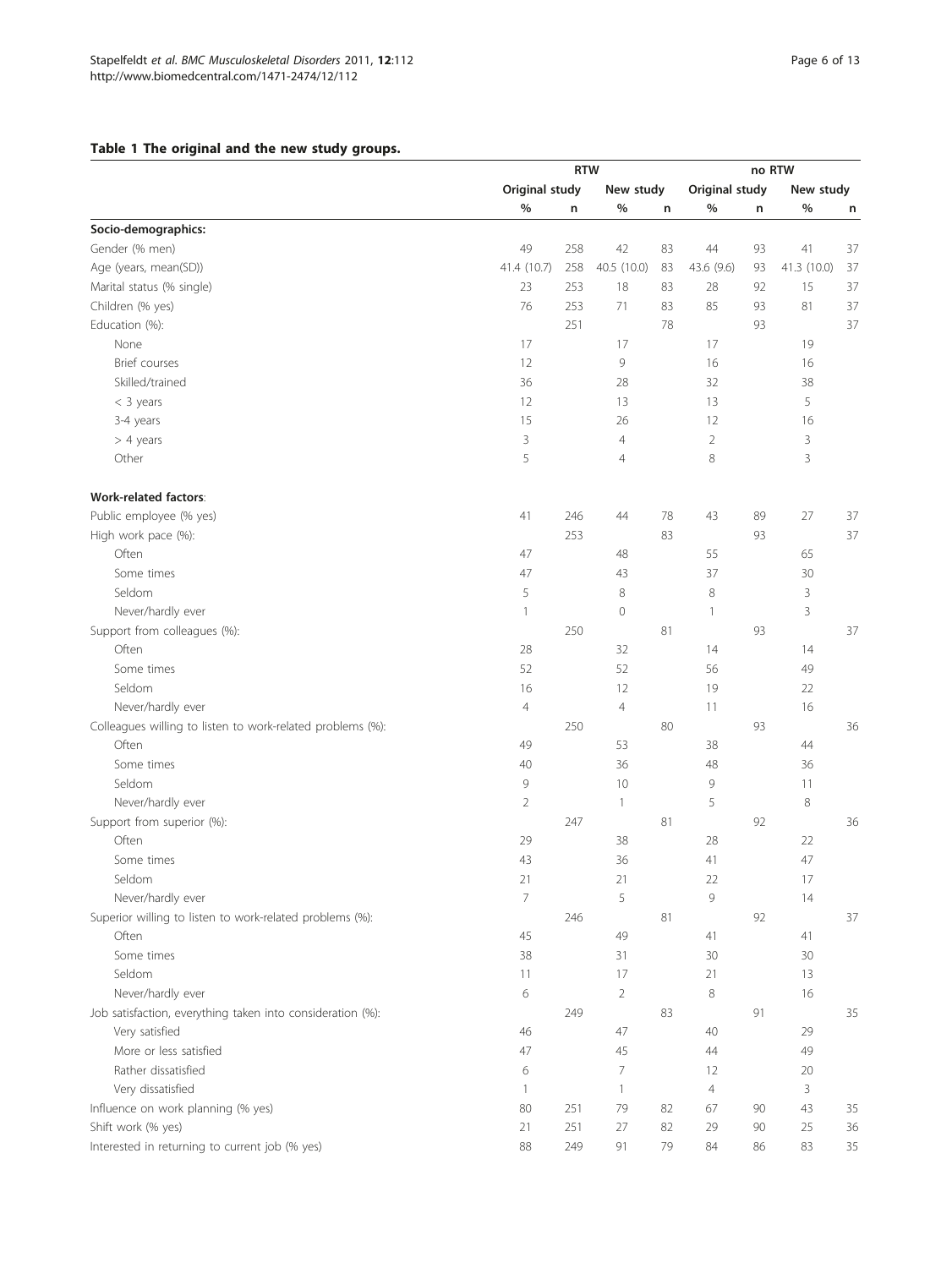## <span id="page-6-0"></span>Table 1 The original and the new study groups. (Continued)

| Health and work-related factors:                                        |          |     |                |    |                |    |          |    |
|-------------------------------------------------------------------------|----------|-----|----------------|----|----------------|----|----------|----|
| Feeling at risk of losing job because of current sick leave (% yes)     | 35       | 246 | 27             | 81 | 49             | 86 | 34       | 35 |
| Concerned about losing job because of medical condition (% yes)         | 52       | 252 | 41             | 82 | 60             | 90 | 46       | 35 |
| This incidence of LBP is caused by my work (% yes)                      | 55       | 250 | 60             | 83 | 61             | 90 | 75       | 36 |
| Work ability, all in all (%)                                            |          | 251 |                | 80 |                | 92 |          | 35 |
| Excellent                                                               | 9        |     | 11             |    | 9              |    | 3        |    |
| Good                                                                    | 25       |     | 35             |    | 14             |    | 17       |    |
| Fairly good                                                             | 27       |     | 18             |    | 26             |    | 34       |    |
| Fairly bad                                                              | 27       |     | 22             |    | 23             |    | 23       |    |
| Very bad                                                                | 12       |     | 14             |    | 28             |    | 23       |    |
| Permanently impaired work ability (% yes)                               | 61       | 233 | 51             |    | 77             | 88 | 82       | 34 |
| Claim of compensation due to health problems has been forwarded (% yes) | 21       | 258 | 21             | 83 | 33             | 93 | 38       | 37 |
| Chances of being back at work in 6 months (scale 0-10, mean(SD))        | 8.0(2.6) | 227 | 8.5(2.0)       | 83 | 6.5(3.1)       | 87 | 6.5(2.9) | 35 |
| Work ability in a year (%):                                             |          | 250 |                | 82 |                | 89 |          | 35 |
| Much better                                                             | 34       |     | 43             |    | 28             |    | 14       |    |
| Fairly better                                                           | 37       |     | 32             |    | 30             |    | 43       |    |
| More or less the same                                                   | 26       |     | 25             |    | 34             |    | 40       |    |
| Fairly worse                                                            | 3        |     | $\bigcirc$     |    | 8              |    | 3        |    |
| Much worse                                                              | 1        |     | $\Omega$       |    | $\circledcirc$ |    | 0        |    |
| Incapacity benefit is desirable (%):                                    |          | 234 |                | 79 |                | 86 |          | 31 |
| Absolutely not                                                          | 91       |     | 96             |    | 77             |    | 77       |    |
| Maybe                                                                   | 8        |     | $\overline{4}$ |    | 16             |    | 16       |    |
| Absolutely                                                              | 1        |     | 0              |    | $\overline{7}$ |    | 7        |    |

Baseline characteristics of participants who returned to work (RTW) during the first 12 months and participants still sick-listed (no RTW) with low back pain after 12 months.

## Table 2 Baseline predictors of RTW in original study group.

|                                                 | <b>Association with RTW</b> | Interaction      | Interaction               |  |
|-------------------------------------------------|-----------------------------|------------------|---------------------------|--|
|                                                 |                             | All participants | <b>Claimants excluded</b> |  |
|                                                 | HRR (95% CI)*               | P-value**        | P-value**                 |  |
| Socio-demographics:                             |                             |                  |                           |  |
| Gender (men/women)                              | $1.19(0.93 - 1.52)$         | 0.97             | 0.90                      |  |
| Age (<42/>42 years)                             | 1.15 (0.90-1.97)            | 0.53             | 0.67                      |  |
| Marital status (married/single)                 | $1.01(0.75-1.36)$           | 0.17             | 0.24                      |  |
| Children (no/yes)                               | 1.25 (0.92-1.69)            | 0.23             | 0.21                      |  |
| Education (higher/lower)                        | $1.05(0.80-1.38)$           | 0.35             | 0.56                      |  |
| Work-related factors:                           |                             |                  |                           |  |
| Public employee (yes/no)                        | $1.06(0.80-1.41)$           | 0.92             | 0.72                      |  |
| High work pace (not often/often)                | $1.21(0.94-1.54)$           | 0.71             | 0.82                      |  |
| Colleagues willing to listen to work-related    |                             |                  |                           |  |
| problems (often/not often)                      | $1.33(1.03-1.72)$           | 0.27             | 0.63                      |  |
| Support from superior (not often/often)         | $1.04(0.79-1.37)$           | 0.41             | 0.77                      |  |
| Superiors willing to listen to work-related     |                             |                  |                           |  |
| problems (often/not often)                      | $1.14(0.88-1.47)$           | 0.48             | 0.63                      |  |
| Job satisfaction (very/not very satisfied)      | $1.18(0.91 - 1.51)$         | 0.020            | 0.026                     |  |
| Influence on work planning (yes/no)             | $1.40(1.03-1.90)$           | 0.16             | 0.14                      |  |
| Shift work (no/yes)                             | $1.24(0.91-1.68)$           | 0.64             | 0.99                      |  |
| Interested in returning to current job (yes/no) | $1.22(0.83 - 1.81)$         | 0.13             | 0.13                      |  |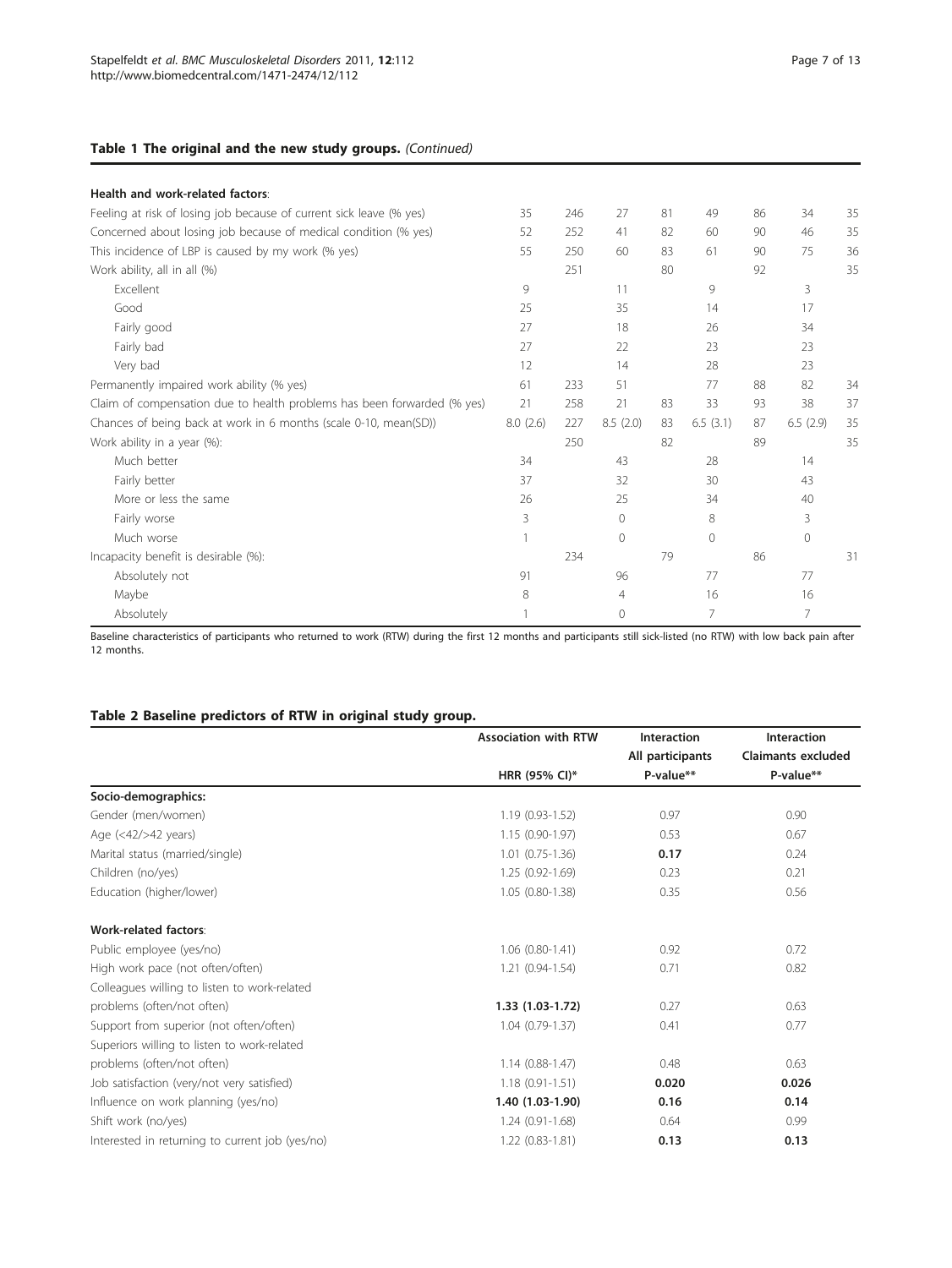#### <span id="page-7-0"></span>Table 2 Baseline predictors of RTW in original study group. (Continued)

| Health and work-related factors:                                 |                   |       |       |
|------------------------------------------------------------------|-------------------|-------|-------|
| Risk of losing job because of current                            |                   |       |       |
| sick leave (no/yes)                                              | 1.30 (1.00-1.69)  | 0.27  | 0.040 |
| Concerned about losing job because of medical condition (no/yes) | $1.19(0.93-1.53)$ | 0.33  | 0.14  |
| LBP is caused by my work (no/yes)                                | $1.05(0.81-1.35)$ | 0.28  | 0.39  |
| Work ability, all in all (good/bad)                              | $1.24(0.96-1.60)$ | 0.39  | 0.27  |
| Permanently impaired work ability (no/yes)                       | $1.67(1.28-2.18)$ | 0.048 | 0.27  |
| Back at work in 6 months? (sure/not sure)                        | $1.62(1.24-2.11)$ | 0.84  | 0.43  |
| Work ability in a year (better/not better)                       | $1.38(1.05-1.82)$ | 0.68  | 0.53  |
| Incapacity benefit is desirable (no/yes)                         | 2.04 (1.29-3.23)  | 0.55  | 0.33  |

\*adjusted for gender, age and intervention

\*\*adjusted for gender and age

HRR (hazard rate ratio) is shown for each baseline variable without analysis of interaction in first column. In second column, P-values are shown for the interaction between baseline variable and intervention. P-values for the interaction between baseline variables and intervention are also shown after exclusion of 83 participants who have claimed compensation. All variables were dichotomised and analysed with Cox regression.

#### Table 3 Effect of multidisciplinary team-intervention compared with brief intervention in subgroups from the original study group

|                                                     | All participants       |                  |     | <b>Claimants excluded</b> |                  |     |  |
|-----------------------------------------------------|------------------------|------------------|-----|---------------------------|------------------|-----|--|
|                                                     | <b>HRR (95% CI)</b>    | P of interaction | n   | <b>HRR (95% CI)</b>       | P of interaction | n   |  |
| Socio-demographic models**                          |                        |                  |     |                           |                  |     |  |
| No moderator*                                       | $0.88$ $(0.68 - 1.13)$ |                  |     | $0.93(0.70-1.23)$         |                  |     |  |
| Married                                             | $0.79(0.59-1.05)$      | 0.28             | 250 | $0.84(0.61 - 1.17)$       | 0.40             | 193 |  |
| Single                                              | $0.95(0.55-1.64)$      |                  | 83  | 1.02 (0.56-1.87)          |                  | 64  |  |
| Work-related models**                               |                        |                  |     |                           |                  |     |  |
| No moderator*                                       | $0.85(0.66 - 1.11)$    |                  |     | $0.95(0.70-1.28)$         |                  |     |  |
| Job satisfaction, high                              | $0.52(0.35-0.76)$      | 0.002            | 142 | $0.44(0.27-0.71)$         | 0.001            | 106 |  |
| Job satisfaction, low                               | $1.25(0.88-1.78)$      |                  | 175 | 1.49 (1.00-2.23)          |                  | 137 |  |
| Influence on work planning                          | $0.76$ $(0.57 - 1.03)$ | 0.06             | 243 | $0.83(0.59-1.16)$         | 0.036            | 187 |  |
| No influence on work planning                       | $1.23(0.67 - 2.25)$    |                  | 74  | $1.33(0.68-2.62)$         |                  | 56  |  |
| Interested in returning to current job              | $0.76$ $(0.57 - 1.01)$ | 0.10             | 275 | $0.82(0.59-1.13)$         | 0.052            | 206 |  |
| Not interested in returning to current job          | $1.45(0.65 - 3.25)$    |                  | 42  | 1.63 (0.68-3.89)          |                  | 37  |  |
| Health and work-related models***                   |                        |                  |     |                           |                  |     |  |
| No moderator*                                       | $0.90(0.69 - 1.17)$    |                  |     | 1.03 (0.76-1.39)          |                  |     |  |
| At risk of losing job because of current sick leave | $1.15(0.73-1.83)$      | 0.17             | 117 | $1.60(0.94-2.75)$         | 0.031            | 88  |  |
| Not at risk of losing job                           | $0.77(0.56-1.08)$      |                  | 190 | $0.78(0.54-1.15)$         |                  | 146 |  |
| Worried about losing job                            | $1.02(0.70-1.47)$      | 0.28             | 165 | $1.25(0.81-1.90)$         | 0.19             | 126 |  |
| Not worried about losing job                        | $0.76$ $(0.51-1.11)$   |                  | 142 | $0.79(0.51-1.25)$         |                  | 108 |  |
| Permanently impaired work ability                   | $0.97(0.69 - 1.37)$    | 0.47             | 200 | $1.13(0.76-1.69)$         | 0.38             | 148 |  |
| Not permanently injured                             | $0.76$ $(0.48-1.20)$   |                  | 107 | $0.89(0.54 - 1.47)$       |                  | 86  |  |

\*HRR was calculated in the multivariable model without the interaction term

\*\*Adjusted for gender, age and physical and mental component scores (SF36).

\*\*\*Adjusted for gender and age.

HRR (HR<sub>multidisciplinary group</sub>/HR<sub>brief intervention</sub>) was calculated for each level of the independent variable.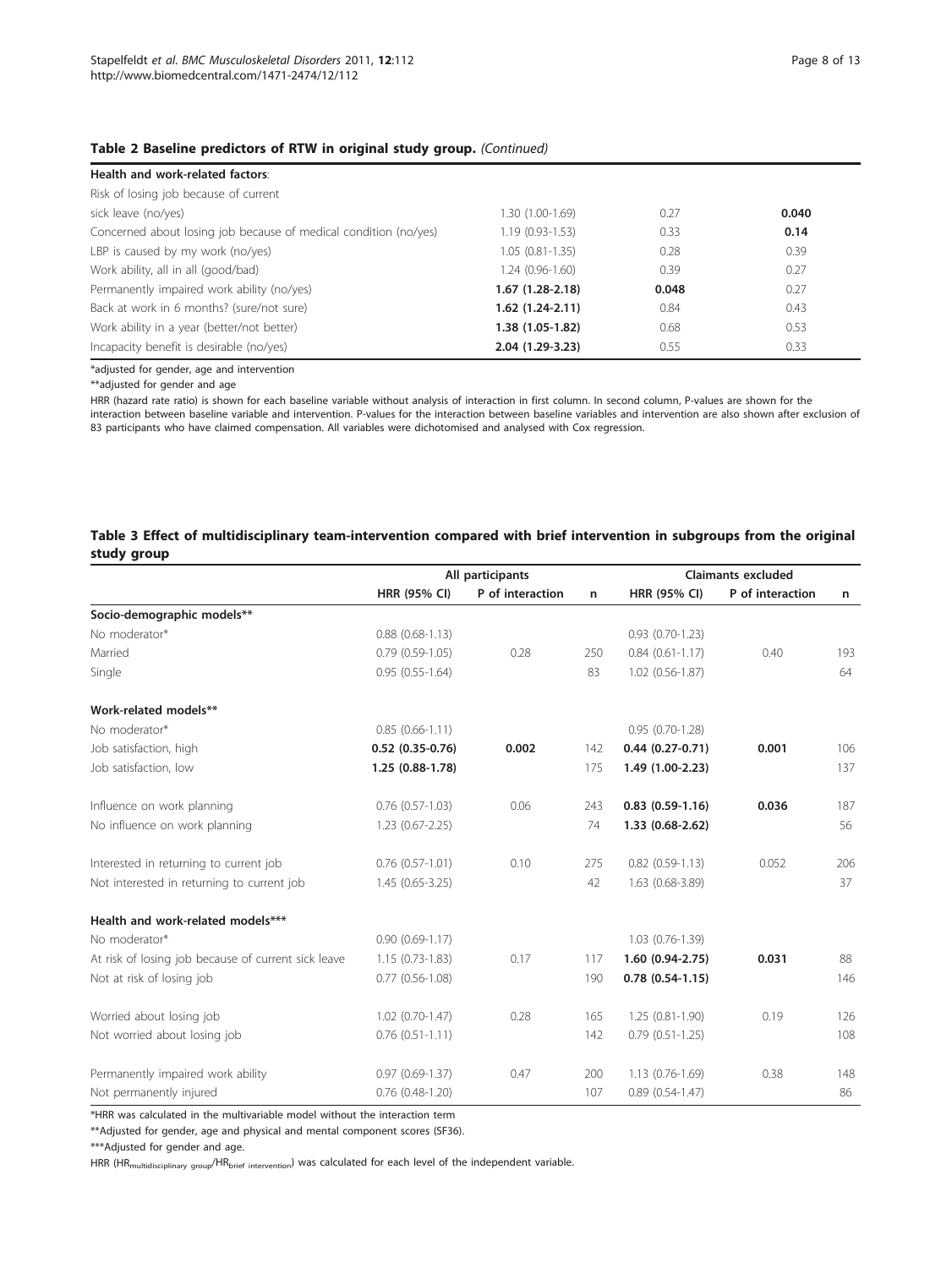$(HRR = 0.65 (95\% CI: 0.45-0.95), n = 144$ , Figure 1A) than if they had received the multidisciplinary intervention. The effect of the interventions was reversed in the subgroup comprising participants without influence on work planning and/or at risk of losing their job (HRR = 1.42 (95% CI: 0.92-2.18), n = 117, Figure 1B) as the interaction term was statistically significant ( $p = 0.008$ ).

#### New study

In the new study, 120 patients were included (60 patients in each group). Women accounted for 58.3% of the participants, men for 41.7%. The women's mean age was 41.5 (SD = 10.1), the men's 39.9 (SD = 9.8) years. The mean pain level on the LBP rating scale was 35.2  $(SD = 11.7)$  in the brief and 35.1  $(SD12.1)$  in the multidisciplinary intervention group.

The HRR of multidisciplinary versus brief intervention in the new study was 1.14 (95% CI: 0.74-1.76).



study group. Participants with compensation claims were excluded. Fraction of participants with RTW is shown during follow-up. The first visit at the clinic is at week 0. A. Subgroup of 144 participants with influence on work planning and no risk of losing their job. B. Subgroup of 117 participants without influence on work planning and/or at risk of losing their job.

The subgroup analyses presented in Table [3](#page-7-0) were repeated in the new study except for those groups that were stratified with respect to marital status and interest in returning to the same job, since one strata of each of these two variables consisted of less than 20 subjects. Thus, five variables remained for subgroup analyses in the new study (Table [4](#page-9-0)). For the two work-related factors, the HHRs of multidisciplinary versus brief intervention were similar to those obtained in the original study, i.e. favourable effects of the multidisciplinary intervention in subgroups with low job satisfaction and no influence on job planning were supported by similar hazard ratios in the new study. Those at risk of losing their job due to current sick leave, those worrying about losing their job and those with a permanently impaired work ability showed higher HHRs of multidisciplinary versus brief intervention in the new study group, but the interaction was not statistically significant.

The combined subgroup in the new study of those with influence on work planning and no risk of losing their job also tended to return earlier to work if they received the brief intervention (HRR = 0.73 (95% CI: 0.41-1.28),  $n = 62$ , Figure [2A](#page-10-0)). In the new study, the other combined subgroup comprising participants without influence on work planning and/or at risk of losing their job returned to work earlier if they received the multidisciplinary intervention (HRR = 2.16 (95% CI: 1.03-4.53),  $n = 56$ , Figure [2B](#page-10-0)). The interaction term in the combined subgroup analysis was statistically significant ( $p = 0.025$ ).

#### **Discussion**

A number of predictors of RTW were found, but only one variable, "job satisfaction", significantly modified the effects of the interventions in the multivariable model in which all participants were included. When claimants were excluded, statistically significant interaction effects were found for another two variables: "influence on work planning" and "feeling at risk of losing one's job due to the present sick leave". Thus, participants with low job satisfaction, no influence on work, no interest in returning to the same job and at risk of losing their job seemed to return earlier to work when they received the multidisciplinary intervention, whereas participants without these characteristics returned to work earlier when they received the brief intervention.

The new independent study also showed no difference in RTW between the two interventions, and, furthermore, it supported most of the effects found in the subgroups of the original project. Only 120 patients participated in the new study and, our focus was therefore more on the estimates of the hazard ratios than on the statistical tests. The interaction effects were also found in the new study for the variables "job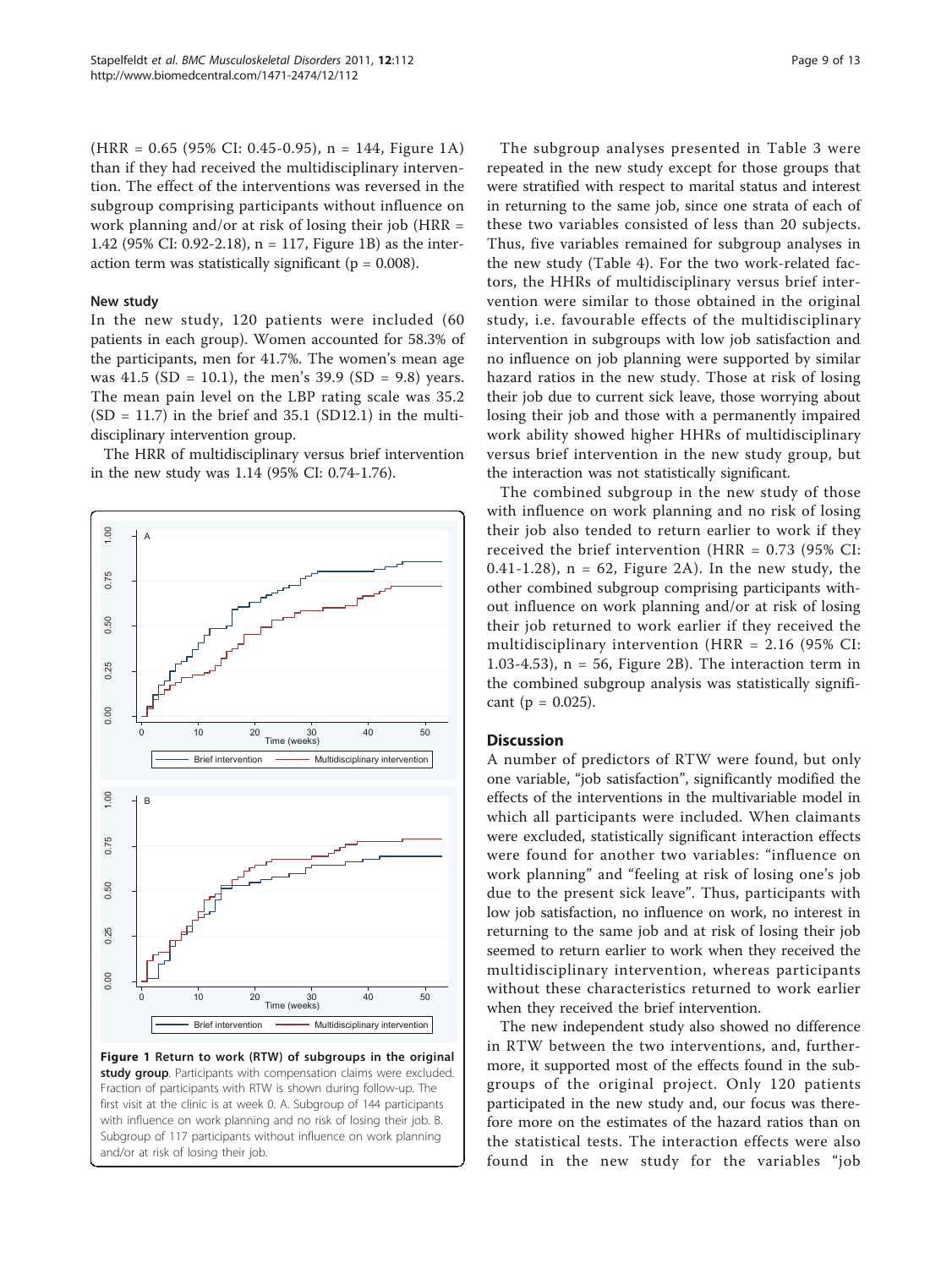|                                                         | <b>HRR (95% CI)</b> | P of interaction | n   |
|---------------------------------------------------------|---------------------|------------------|-----|
| No moderator*                                           |                     |                  |     |
|                                                         | $1.14(0.74-1.76)$   |                  | 120 |
| Work-related models**                                   |                     |                  |     |
| Job satisfaction, high                                  | $0.72(0.38-1.38)$   | 0.14             | 49  |
| Job satisfaction, low                                   | $1.41(0.77 - 2.57)$ |                  | 69  |
| Influence on work planning                              | $0.95(0.58-1.54)$   | 0.48             | 80  |
| No influence on work planning                           | 1.49 (0.57-3.93)    |                  | 37  |
| Health and work-related models**                        |                     |                  |     |
| At risk of losing job because of current sick leave     | 1.95 (0.78-4.88)    | 0.10             | 34  |
| Not at risk of losing job because of current sick leave | $0.95(0.57-1.59)$   |                  | 82  |
| Worried about losing job                                | 1.84 (0.93-3.64)    | 0.11             | 50  |
| Not worried about losing job                            | $0.87(0.49-1.54)$   |                  | 67  |
| Permanently impaired work ability                       | 1.40 (0.82-2.38)    | 0.47             | 71  |
| Not permanently injured                                 | $0.93(0.41-2.11)$   |                  | 42  |

<span id="page-9-0"></span>Table 4 Effect of multidisciplinary team-intervention compared with brief intervention in the new study group.

\*HRR was calculated in the multivariable model without the interaction term

\*\*Adjusted for gender.

HRR (HR<sub>multidisciplinary group</sub>/HR<sub>brief intervention</sub>) was calculated for each level of the independent variable.

satisfaction", "influence on work planning" and "feeling at risk of losing one's job due to the present sick leave". In the last case, the hazard ratio for the subgroup "feeling at risk" was considerably higher, which indicates an even greater benefit of the multidisciplinary intervention than in the original study for this subgroup. Also for the variable "worried about losing one's job", a considerably stronger interaction estimate was found in the new study than in the original study. Thus, the quality of the interventions may have changed; or changes may have occurred on the labour market. The new study was carried out at the beginning of the global financial crisis at which time more patients were worried about losing their jobs than during the original project period which was characterized by an economic boom.

The modifying effects of subgroups on intervention effects may be explained in different ways: It may have occurred either by statistical chance, or it may have reflected true causal relationships. The latter is considered more probable as the associations were confirmed in the new study. However, it should also be considered whether these associations were, indeed, plausible; that is, we must ask ourselves whether the interventions could be expected to show different effects in these subgroups. Experts in occupational and social factors were only involved in the multidisciplinary intervention, whereas health professionals were involved in both kinds of intervention and provided care and treatment for all participants according to the hospital's clinical standards. It would therefore be expedient to search for facilitation of RTW by the multidisciplinary intervention in subgroups needing assistance to perform their job, to make arrangements with their employer or other occupational issues. For instance, "those feeling at risk of losing their jobs" may have benefitted more from the collaboration between occupational or social professionals and the employer than those not at risk. Employees not at risk may feel more confident about their health and their ability to come to an agreement with their employer regarding job modification. A similar explanation may exist for the interacting effect between influence on work planning and the type of intervention. Influence on work planning may facilitate low back patients' RTW, for example if the patients are allowed to take breaks when needed, to change work tasks and to reduce heavy lifting or if they are allowed influence on other types of job modification [[2](#page-12-0),[19](#page-12-0),[20,26\]](#page-12-0). For employees with low job control, this may have been achieved better through intervention by an occupational therapist of the multidisciplinary team than by the brief intervention where this was not possible. Modifying effects were also observed for job satisfaction. However, an explanation for this is less straightforward given that we have no information about the reasons for job dissatisfaction. Nevertheless, the correlation between the baseline variables indicated that low job control could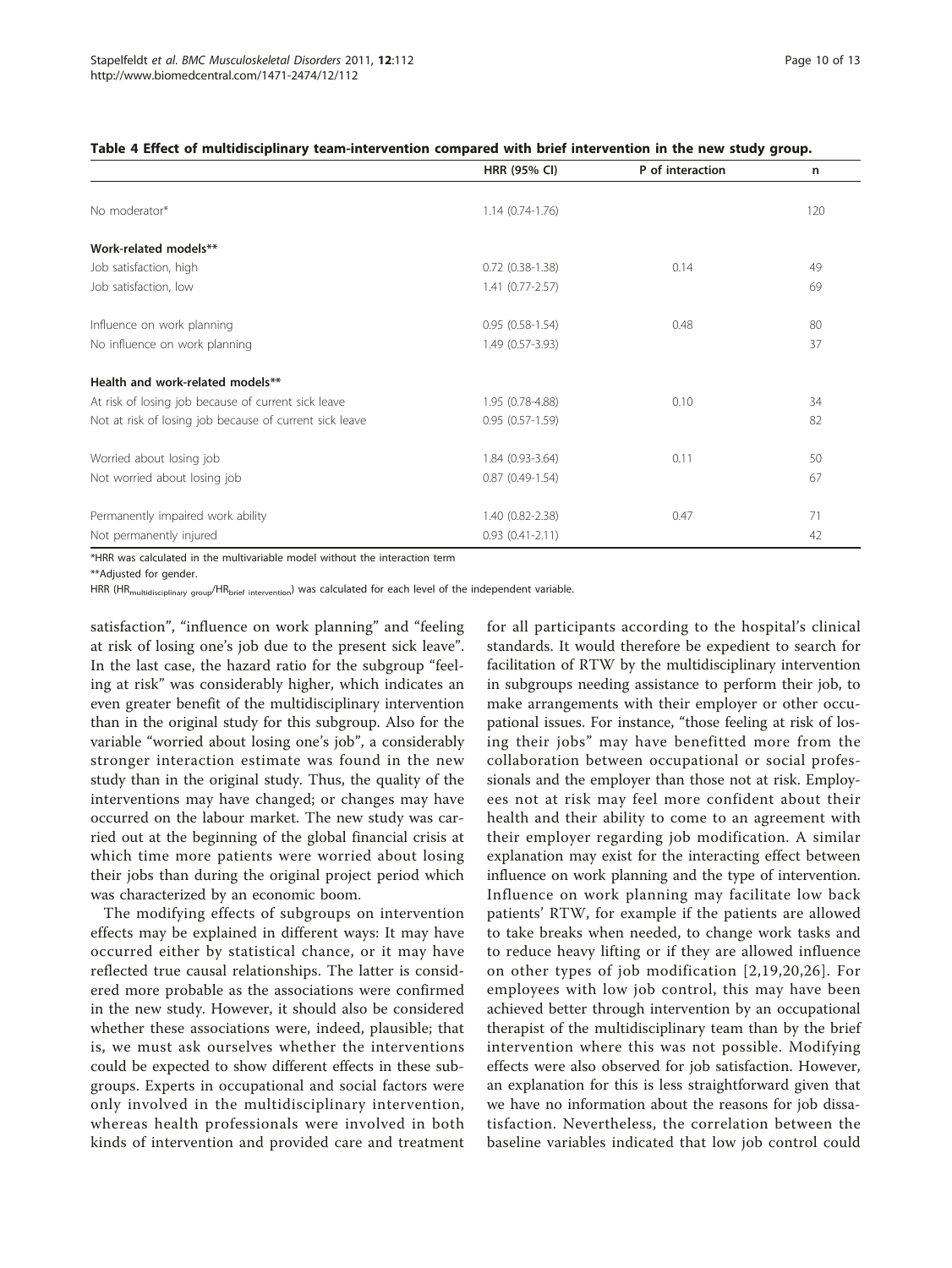<span id="page-10-0"></span>

contribute to low job satisfaction, which was not surprising. We also expected to see other subgroups, such as those with low social support from a supervisor or those with high work pace, benefit more from a multidisciplinary than from a brief intervention, but this was not the case. The backdrop against which the present study of a wide range of work-related factors was launched was the lack of previous studies on very specific work-related issues that should be considered by multidisciplinary teams. Some of these factors apparently affected the outcome of the multidisciplinary effort, whereas others were not important. This should be further examined in new studies.

An ongoing compensation claim is a risk factor for not returning to work [[19,25](#page-12-0)]. In the present study, the associations between baseline characteristics and RTW differed for those with and without an ongoing compensation claim. Consequently, statistically significant interaction effects were not fully equivalent for the same variables before and after excluding claimants. Strong evidence is needed to obtain additional compensation and it may be necessary to document that LBP was directly caused by physical work loads. It may take several months or more than a year to come to a decision on this type of compensation. In some cases, sick-listed employees do not RTW before such a decision is made. This may delay RTW for all participants with a claim. The clearer identification of effects in subgroups without claimants than in subgroups where all participants were analysed indicated that the delay was greater in the multidisciplinary than in the brief intervention group. Thus, the HRR seemed to increase in subgroups benefitting from the multidisciplinary intervention when claimants were excluded.

Subgroups that modify the effect of biopsychosocial interventions have been analysed in a few studies. In a Norwegian study [[12](#page-12-0)], a screening instrument was deployed to test whether patients sick-listed for at least eight weeks because of musculoskeletal pain would benefit more from a light or from an extensive multidisciplinary intervention. Those most likely benefitting from the extensive intervention were characterized by poor prognosis, such as having more complaints if work was continued, limited control on their work situation and difficulty turning down tasks at work or at home. The extensive multidisciplinary intervention included occasional workplace interventions and associations were reported similar to those found in the present paper. A light multidisciplinary intervention seemed sufficient for patients with medium or good prognosis. This intervention was similar to the brief intervention used in our study and the interventions studied elsewhere [[27](#page-12-0),[28](#page-12-0)]. Low-intensive back school has also been reported to have the same or a slightly better effect on return to work than high-intensive back school [\[29](#page-12-0)]. The moderating effects of beliefs about reduced ability to work on the effects of intervention and control groups were observed in a study by Hagen et al. [[30](#page-12-0)] at three months follow-up. However, their intervention did not include a work place intervention and the moderating effect was not present after one year [[30](#page-12-0)].

A moderating effect of age has previously been reported. However, using almost the same cut-off point as in the studies by Steenstra et al. [[11](#page-12-0)] and Hagen et al. [[30\]](#page-12-0), we were unable to reproduce their results. The lack of a control group in our study, i.e. both groups received an intervention, may explain the lack of a moderating effect of age. The other modifying variables identified in the studies by Steenstra and Hagen, (e.g. sick leave in previous year [[11\]](#page-12-0), gastrointestinal complaints at baseline [\[30](#page-12-0)]) were not analysed in our study.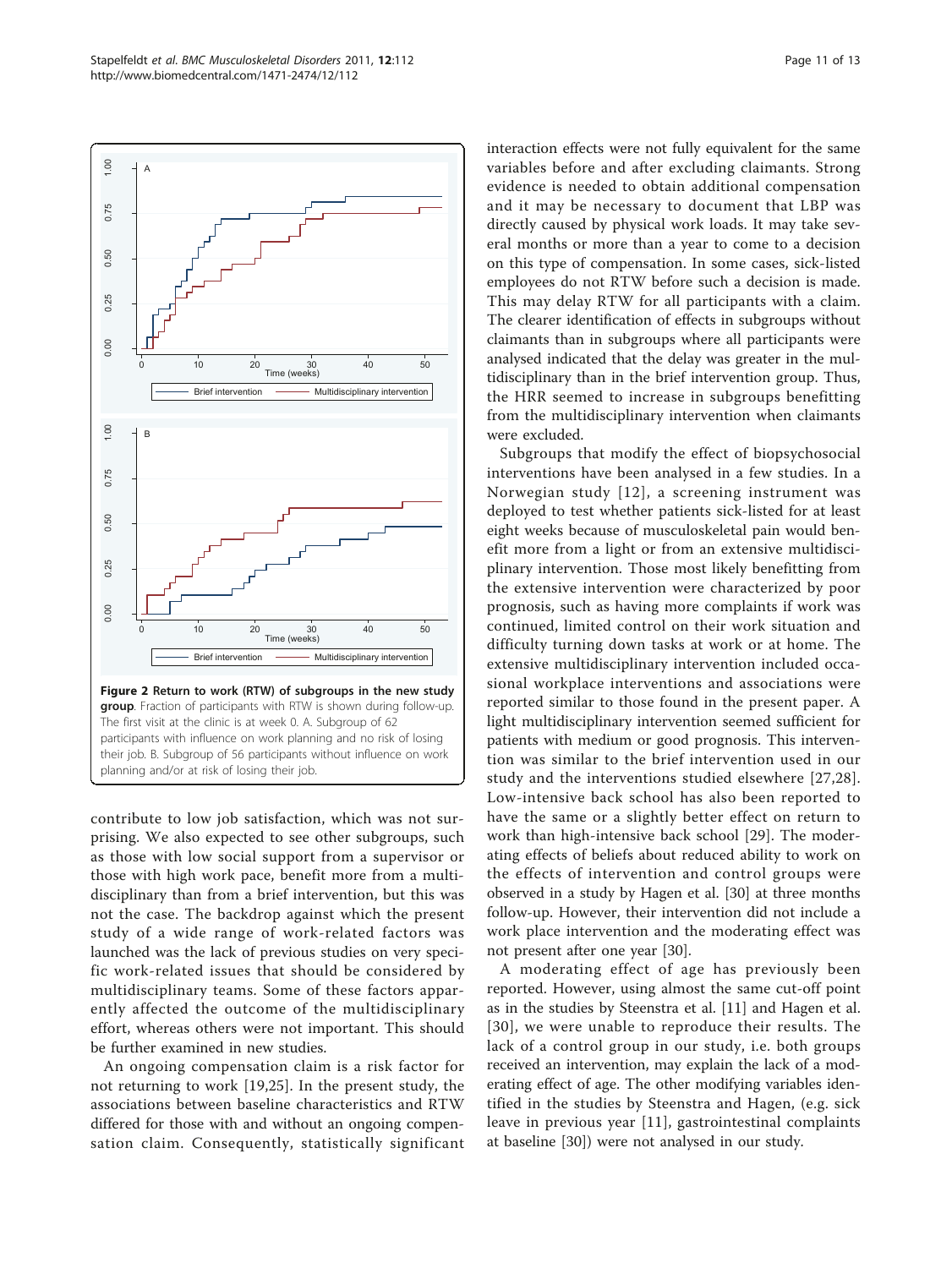The dichotomisation was data-driven for some of the baseline variables. This may increase the risk of reporting spurious results or associations that occurred by chance. However, most participants used the two best categories of the baseline variables to describe their situation which left little choice for other cut-points than between these to categories. Also, the sensitivity analyses showed no patterns that would contradict the findings reported here. In fact, in the case of job satisfaction, a "lower" cut-point revealed an even stronger effect of the multidisciplinary intervention. This indicated that the different effects of the multidisciplinary and the brief interventions may be most pronounced for employees with the most negative or positive ratings of work-related factors. Another potential problem is that of multi-co-linearity between work-related factors. It is clear that it was often the same participants who assessed that they had low social support, low job control, low work ability and so forth. However, these factors do measure different aspect of working life and we were interested in identifying as many factors as possible with a modifying effect. The correlation between independent variables increased the risk of confounding, which was minimised by adjusting for other baseline factors in the multivariable regression models. The statistical power was relatively low for analyses of interaction. We therefore decided to adjust only for baseline factors within the same domain, i.e. the work-related or the health and work-related domain. This procedure should have eliminated the most likely candidates for confounding, but could not rule out that other factors confounded the results. A drawback of the attempt to identify as many factors as possible was the large number of analyses and the associated risk of reporting spurious results. Thus, 5% of all associations would be expected to be statistically significant by chance. This risk was acknowledged by the re-analysis and confirmation of results in a new sample of sick-listed employees, which indicated that the different effects in subgroups did not occur by chance.

However, the statistical power was low and the interaction effects were not statistically significant in the new study. Furthermore, the HRRs within specific subgroups were not consistently different from 1, even when the interaction was statistically significant. The test for interaction only revealed differences between the HRRs of two mutually exclusive subgroups. The subgroups composed of the combined subgroups of 1) no influence on work planning/risk of losing job and 2) influence on work planning/no risk of losing job was an example of this. Both in the original study and in the new study, the interaction of these subgroups on the intervention effect was statistically significant. However, in the original study, the HRR was significantly lower than 1 (brief intervention more effective) in the subgroup with influence on work planning/no risk of losing job, whereas the HRR was not significantly higher than 1 in the other subgroup. In the new study, the HRR was significantly higher than 1 (multidisciplinary intervention more effective) in the subgroup with no influence on work planning/at risk of losing job, whereas the HRR was not significantly lower than 1 in the other subgroup.

RTW was based on data from a national register considered to be valid [[31\]](#page-12-0) and in which 100% follow-up is ensured. However, the register has limitations. The data on social transfer payments were estimated on a weekly basis, e.g. less than a week's payment will be displayed as a whole week's payment. This may result in an overestimation of the time until RTW. As the follow-up period was one year, it was considered a minor problem; and, moreover, one that would affect the two intervention groups equally.

Thus, the risk of reporting erroneous results due to mass significance, problems with multi-co-linearity and bias in post-hoc analyses was reduced by conducting similar analyses with similar results in a new study. However, the next and final step would be to conduct a new randomised trial with specific hypotheses and advance stratification by relevant subgroups.

#### Conclusion

Multidisciplinary intervention seemed more effective than brief intervention in subgroups of patients with low job satisfaction, no influence on work planning and feeling at risk of losing their jobs due to their sick leave as compared with subgroups with high job satisfaction, influence on work planning and no perceived risk of losing their jobs. The findings were confirmed in a new subset of patients receiving similar interventions.

#### Acknowledgements

The interventions were financed mainly by the participants' municipalities and the Regional Hospital Silkeborg. The research was supported by The Danish Working Environment Research Fund.

#### Author details

<sup>1</sup>Department of Clinical Social Medicine, Centre of Public Health, Central Denmark Region and Department of Clinical Social Medicine and Rehabilitation, School of Public Health, University of Aarhus, Denmark. <sup>2</sup>Spine Centre, Department of Internal Medicine, Region Hospital Silkeborg, Denmark.

#### Authors' contributions

CMS and CJ conceived the study, carried out the statistical analyses and drafted the manuscript.

OKJ and DHC were involved in providing the interventions. All authors participated in the design of the study, helped draft the manuscript, helped improve the analyses and interpret the results. All authors have approved the final manuscript.

#### Competing interests

The authors declare that they have no competing interests.